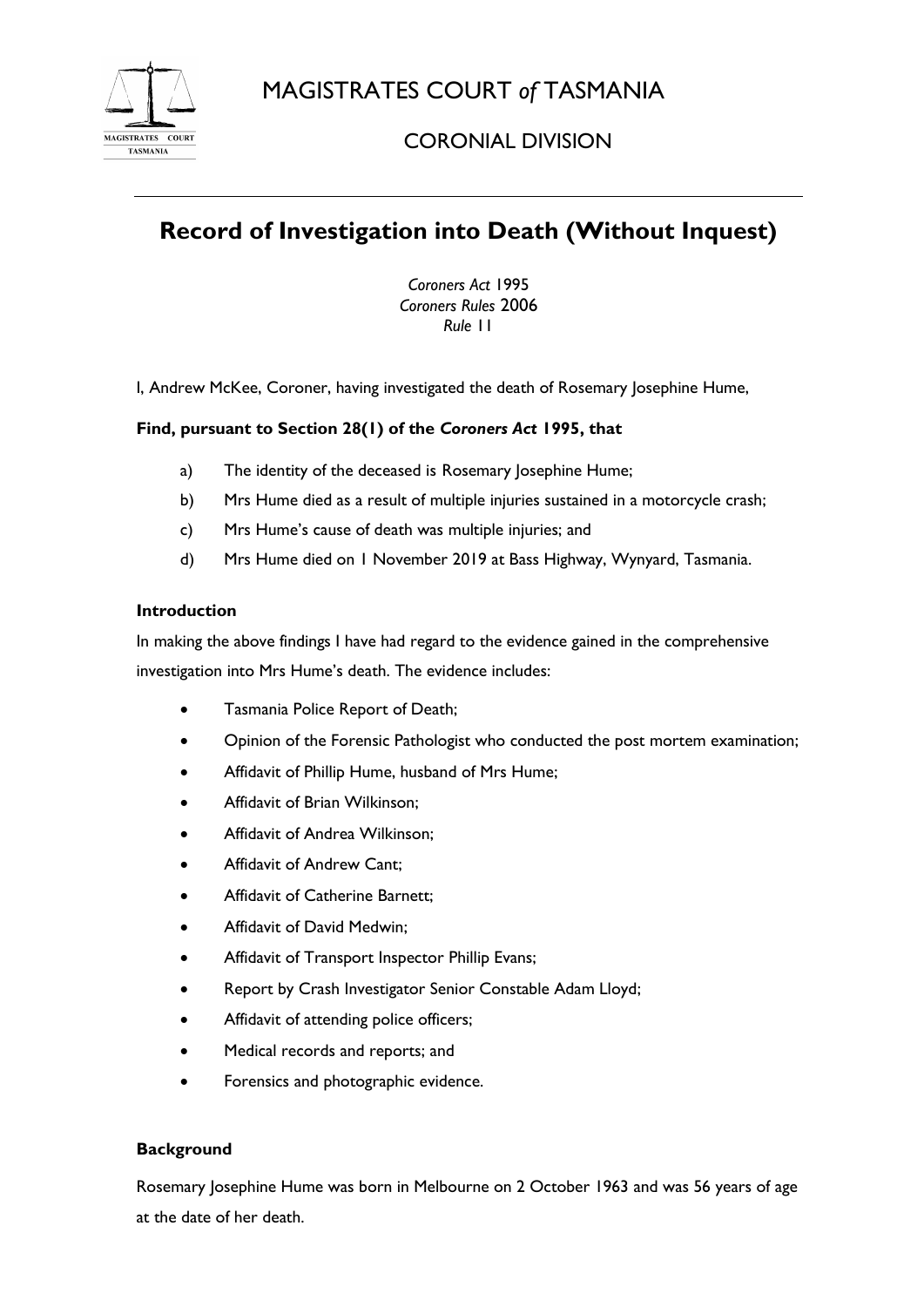At the date of her death, Mrs Hume was married to Mr Phillip Hume. They married on the 27 February 1993. Their marriage produced one child, a daughter Ms Leah Hume.

Mrs Hume had previously been married to Mr D Brewer and their marriage produced three children, Anthony, Mark and Kim Brewer.

At the date of her death Mrs Hume was employed by her husband in his business. Prior to commencing employment with her husband Mrs Hume had been employed as a disability carer for in excess of nine years.

### **Mrs Hume's Experience Riding Motorcycles.**

Mrs Hume held a motorcycle license for approximately seven to eight years before her death. She owned a Harley Davidson 883cc Sportster motorcycle. She rode that motorcycle infrequently and tended to ride it on long distant interstate rides. Mrs Hume had ridden approximately 25000 km on her motorcycle in the four years that she owned it. She always wore appropriate apparel when riding a motorcycle. Mr Hume described Mrs Hume as a "*competent, experienced and reasonable rider."*

### **The Collision**

Mr and Mrs Hume left Victoria on the 31 October 2019 to undertake a motorcycle tour of Tasmania. They were in the company of a number of friends. The group consisted of 16 motorcycle riders and a support car. Mrs Hume was riding her Harley Davidson motorcycle.

The group boarded the Spirit of Tasmania on the evening of the 31 of October and arrived in Devonport on the 1 November at approximately 6 am.

After disembarking from the Spirit of Tasmania, the group had breakfast at the Dockside Café. The group planned to travel to Stanley for lunch. They left Devonport and stopped at Somerset to allow Mr Hume to collect his cousin who was going to accompany him on his motorcycle to Stanley.

After collecting his cousin, the group continued on its journey to Stanley along the Bass Highway.

The group of motorcycle riders approached the roundabout on Mt Hicks Road on the Bass Highway. The group was travelling in a westerly direction.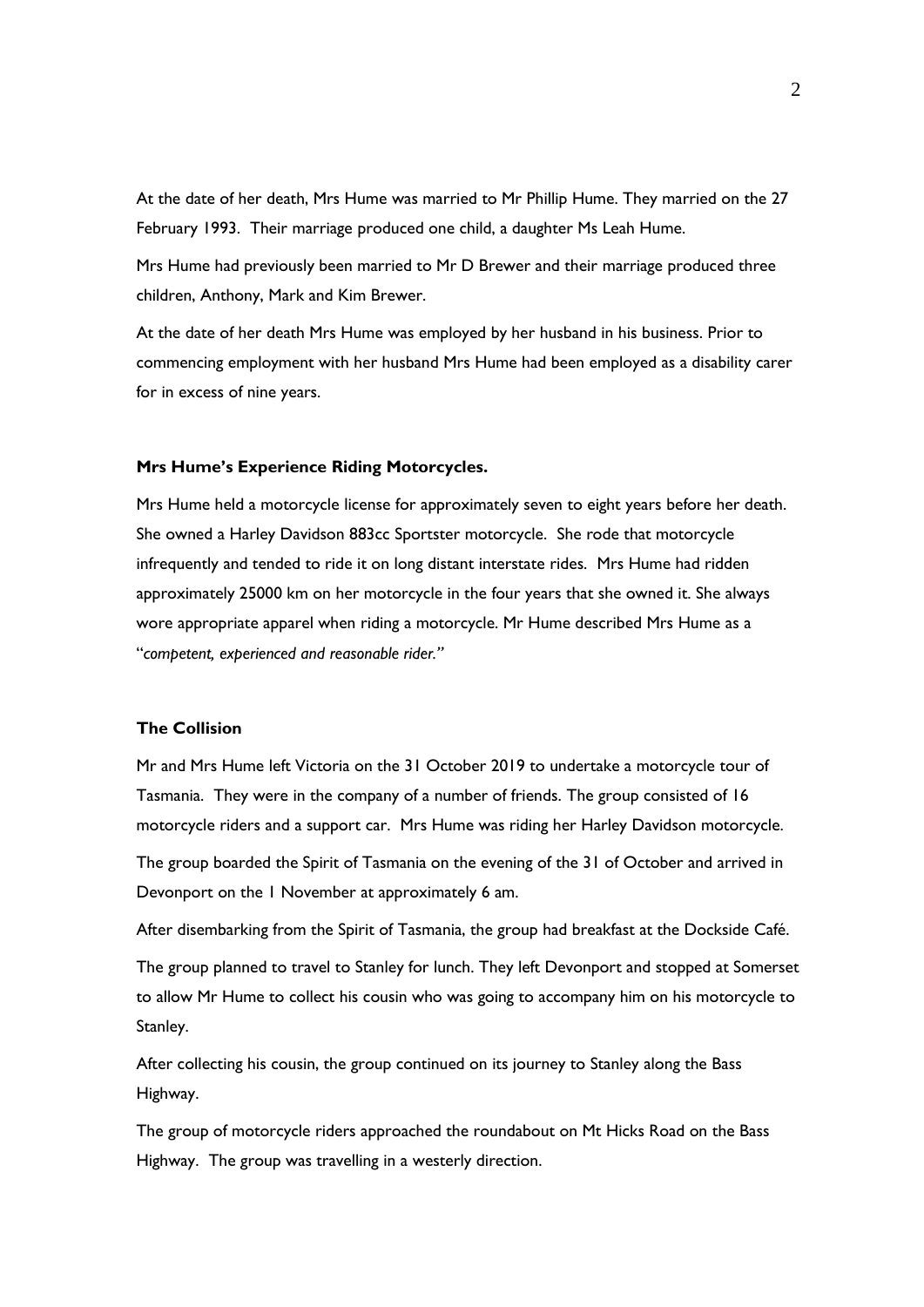Mrs Hume was riding next to Mr Hume. They were in the middle of the group of riders. Mr A Cant was riding behind the Hume's.

Mr and Mrs Hume rode through the roundabout. After exiting the roundabout and traveling a further distance both Mr Hume and Mr Cant observed Mrs Hume move into the adjacent lane. Mr Cant has expressed the opinion that it appeared to him that Mrs Hume was driving in a manner, which suggested she believed she was travelling on a dual carriageway. Mr Hume has expressed the view that he believes Mrs Hume has become confused.

Mr B and Mrs A Wilkinson were travelling in an easterly direction along the Bass Highway in their Kia Sportage. Mr Wilkinson was driving and Mrs Wilkinson was the front seat passenger. Both Mr and Mrs Wilkinson observed Mrs Hume move from the lane she was travelling in and enter into the lane they were travelling in. Both observed her to swing out wide and then pull back in front of them. A collision occurred between Mrs Hume's motorcycle and the Kia Sportage being driven by Mr Wilkinson.

Immediately after the collision members of the public and those travelling in Mrs Hume's group provided assistance to her. Emergency services attended the scene of the collision. Mrs Hume was declared deceased at the scene.

#### **Post Mortem Examination and Toxicology Report.**

A post mortem examination was conducted by Dr T Brain. Dr Brain expressed the opinion that Mrs Hume's cause of death was multiple injuries related to a motorcycle car accident. I accept his opinion as to Mrs Hume's cause of death.

Testing of blood samples taken from Mrs Hume and Mr Wilkinson did not detect the presence of illicit substances or alcohol in either sample.

#### **Condition of the Vehicles Prior to the Collision.**

Both vehicles were inspected after the collision by Mr P Evans a transport safety and investigations officer employed by the Department of State Growth. Both vehicles would have been classed by him as mechanically sound and roadworthy prior to the collision. Mr Evans' inspection did not reveal any faults that could have caused or contributed to the collision.